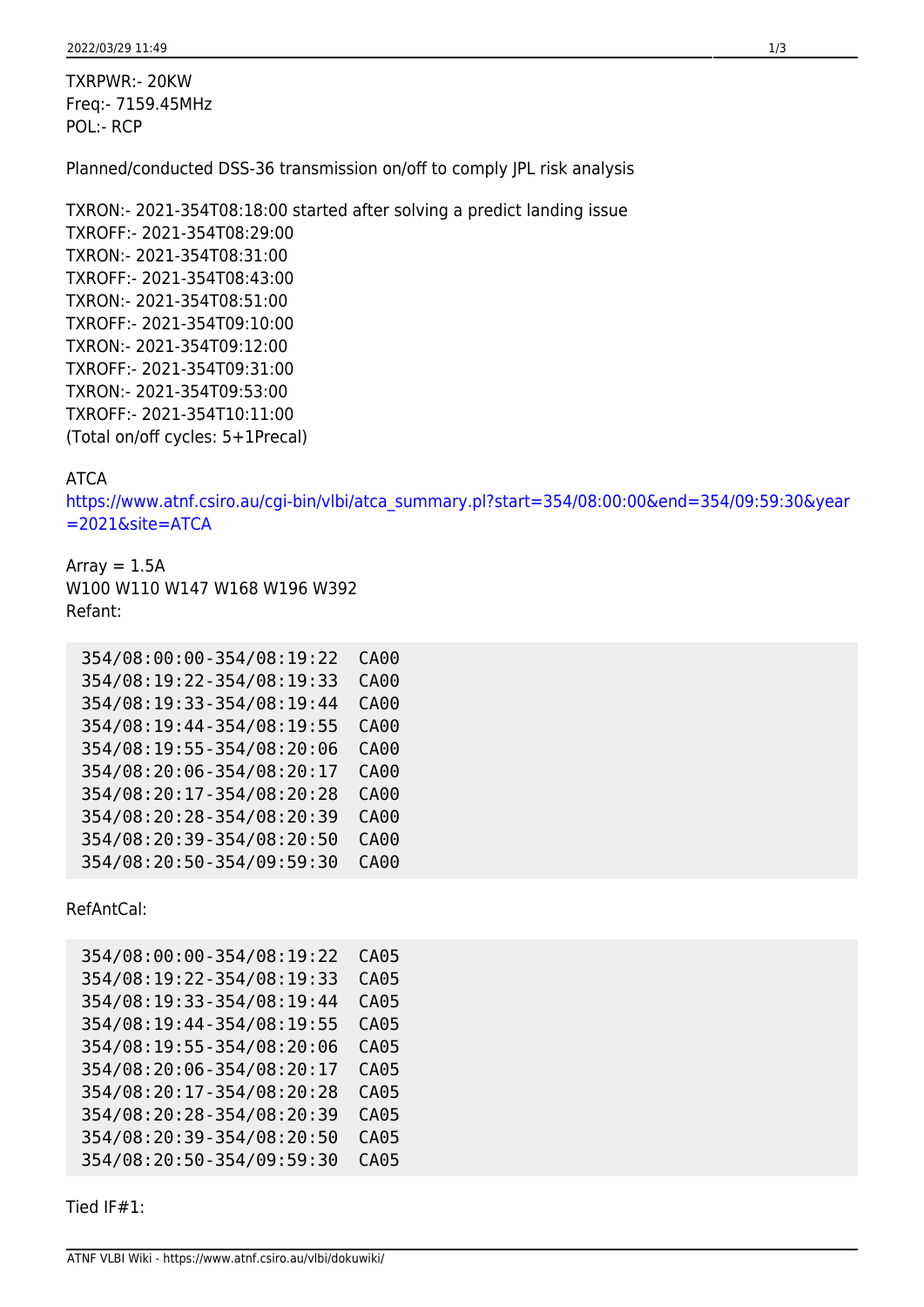Last update: 2022/02/02 southernhemisphereradar:ast\_2003\_sd220in2021c https://www.atnf.csiro.au/vlbi/dokuwiki/doku.php/southernhemisphereradar/ast\_2003\_sd220in2021c 11:33

| 354/08:00:00-354/08:19:22 | - - - - 5 - |
|---------------------------|-------------|
| 354/08:19:22-354/08:19:33 | $--5-$      |
| 354/08:19:33-354/08:19:44 | - - - - 5 - |
| 354/08:19:44-354/08:19:55 | $---5-$     |
| 354/08:19:55-354/08:20:06 | $--5-$      |
| 354/08:20:06-354/08:20:17 | $--5-$      |
| 354/08:20:17-354/08:20:28 | - - - - 5 - |
| 354/08:20:28-354/08:20:39 | $--5-$      |
| 354/08:20:39-354/08:20:50 | $---5-$     |
| 354/08:20:50-354/09:59:30 | $--5-$      |

Tied IF#2:

| 354/08:00:00-354/08:19:22 | $1234 - -$ |
|---------------------------|------------|
| 354/08:19:22-354/08:19:33 | $1234 - -$ |
| 354/08:19:33-354/08:19:44 | $1234 - -$ |
| 354/08:19:44-354/08:19:55 | $1234 - -$ |
| 354/08:19:55-354/08:20:06 | $1234 - -$ |
| 354/08:20:06-354/08:20:17 | $1234 -$   |
| 354/08:20:17-354/08:20:28 | 1234 - -   |
| 354/08:20:28-354/08:20:39 | $1234 - -$ |
| 354/08:20:39-354/08:20:50 | $1234 - -$ |
| 354/08:20:50-354/09:59:30 | $1234 - -$ |
|                           |            |

ATCA Tsys [\(https://www.atnf.csiro.au/cgi-bin/vlbi/monica\\_tsys.pl?year=2021&start=354/08:15:00&end=354/10:1](https://www.atnf.csiro.au/cgi-bin/vlbi/monica_tsys.pl?year=2021&start=354/08:15:00&end=354/10:15:00&index=%27R1%27,%27L1%27,%27R2%27,%27L2%27&tel=At) [5:00&index=%27R1%27,%27L1%27,%27R2%27,%27L2%27&tel=At\)](https://www.atnf.csiro.au/cgi-bin/vlbi/monica_tsys.pl?year=2021&start=354/08:15:00&end=354/10:15:00&index=%27R1%27,%27L1%27,%27R2%27,%27L2%27&tel=At)

```
! User may need to edit the INDEX format. Normal (16MHz) usage are:
TSYS At TIMEOFF=0.0 FT=1.0
INDEX='R1','L1','R2','L2'
/
! New array configuration at 2021-350-05:41:10, ca05
354 08:15.15 422.4 402.3 412.5 404.8
354 08:15.33 422.3 405.0 411.7 408.4
354 08:15.52 424.9 405.3 413.9 407.8
354 08:15.70 429.5 410.7 420.1 414.2
354 08:15.88 432.5 415.2 422.4 419.2
354 08:16.07 436.8 415.4 426.6 418.9
..
354 10:13.42 729.0 695.6 706.4 700.9
354 10:13.60 730.7 692.1 708.3 702.1
354 10:13.78 730.7 692.1 708.3 702.1
354 10:13.97 730.7 692.1 708.3 702.1
354 10:14.15 730.7 692.1 708.3 702.1
354 10:14.33 730.7 692.1 708.3 702.1
354 10:14.52 730.7 692.1 708.3 702.1
```